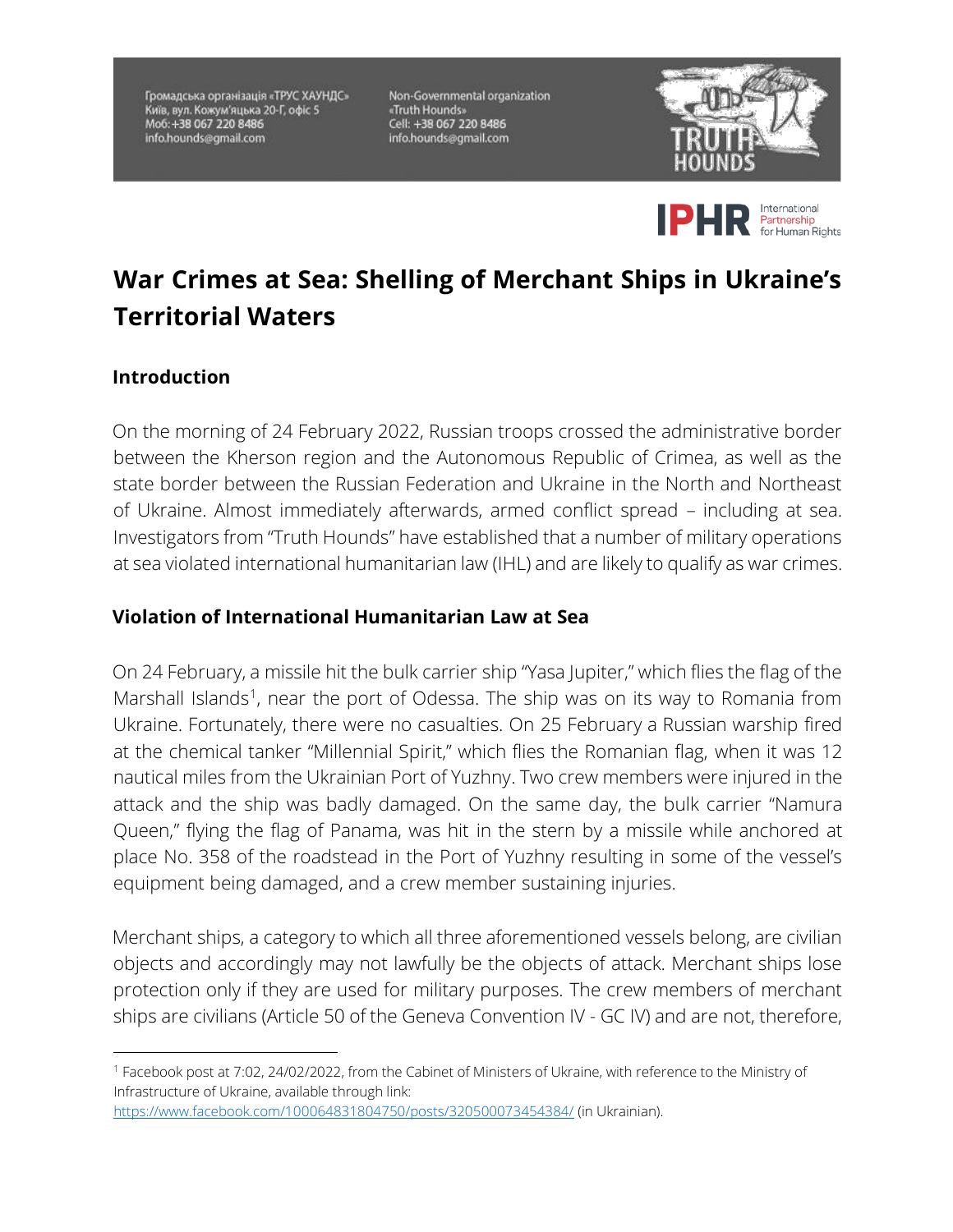lawful targets of attack. GC IV and Additional Protocol I to the Geneva Conventions (AP I), as well as customary rules of IHL, guarantee the protection of merchant ships and their crew. Interlocutors widely recognize the San Remo Manual on Armed Conflicts at Sea as an authority on customary international law as applicable to armed conflict at sea.

All three ships subject were merchant vessels flying the flags of countries which are not party to the conflict. Attacks on neutral merchant ships are prohibited, except as expressly provided for in paragraph 67 of the San Remo Manual, which considers attacks on merchant ships that are effectively contributing to military action. Based on the information available, there is no reason to believe that Yasa Jupiter, Millennial Spirit, or Namura Queen were contributing to military action in any way. In addition, in the case of the attack on the chemical tanker Millennial Spirit, there was a threat of serious, widespread and long-term environmental damage as a result of chemical leakage. This entails violation of the provisions of Article 55 AP I and paragraph 44 of the San Remo Manual.

Thus, the shelling of the Yasa Jupiter bulk carrier, the Millennial Spirit chemical tanker and the Namura Queen bulk carrier by the Russian air force qualify as serious violations of IHL because they amount to deliberate attacks on a civilian object (under the ambit of Article 85(3) (a) AP I and Article 8(2)(b)(ii) of the Rome Statute of the International Criminal Court) or, unless intent can be established beyond reasonable doubt, as an indiscriminate attack that caused damage to a civilian object and potentially endangered the environment (under the ambit of Article 85(3)(b) of AP I and Article 8(2)(b)(iv) of the Rome Statute).

In addition to the direct attacks on ships flying the flags of neutral states, on 27 February Russian Navy vessels seized the merchant ships "Afina," IMO 8029272, and "Princess Nikol," IMO 8319392. Both ships were sailing under the Ukrainian flag, and were transporting grain from Nikolaev in Ukraine to Constanta in Romania. In total, there were around 50 crewmembers on board the ships.<sup>2</sup>

These civilian ships were 18 nautical miles from the Crimean Peninsula, south of Cape Tarkhankut.<sup>3</sup> Reportedly, Russian military threatened to destroy the vessels with missiles if they did not stop. Detaining and capturing enemy merchant ships is permissible under the San Remo Manual, mentioned above (paragraphs 59-60), as well as under Article 53

<sup>2</sup> Facebook post at 14:30, 27/02/2022, from the Southern Regional Directorate of the State Border Guard Service in Ukraine, available at: https://m.facebook.com/story.php?story\_fbid=255038626818705&id=100069377072398 (in Ukrainian).

<sup>&</sup>lt;sup>3</sup> Vessel geolocation, available at: https://www.vesselfinder.com/en/?imo=8319392.